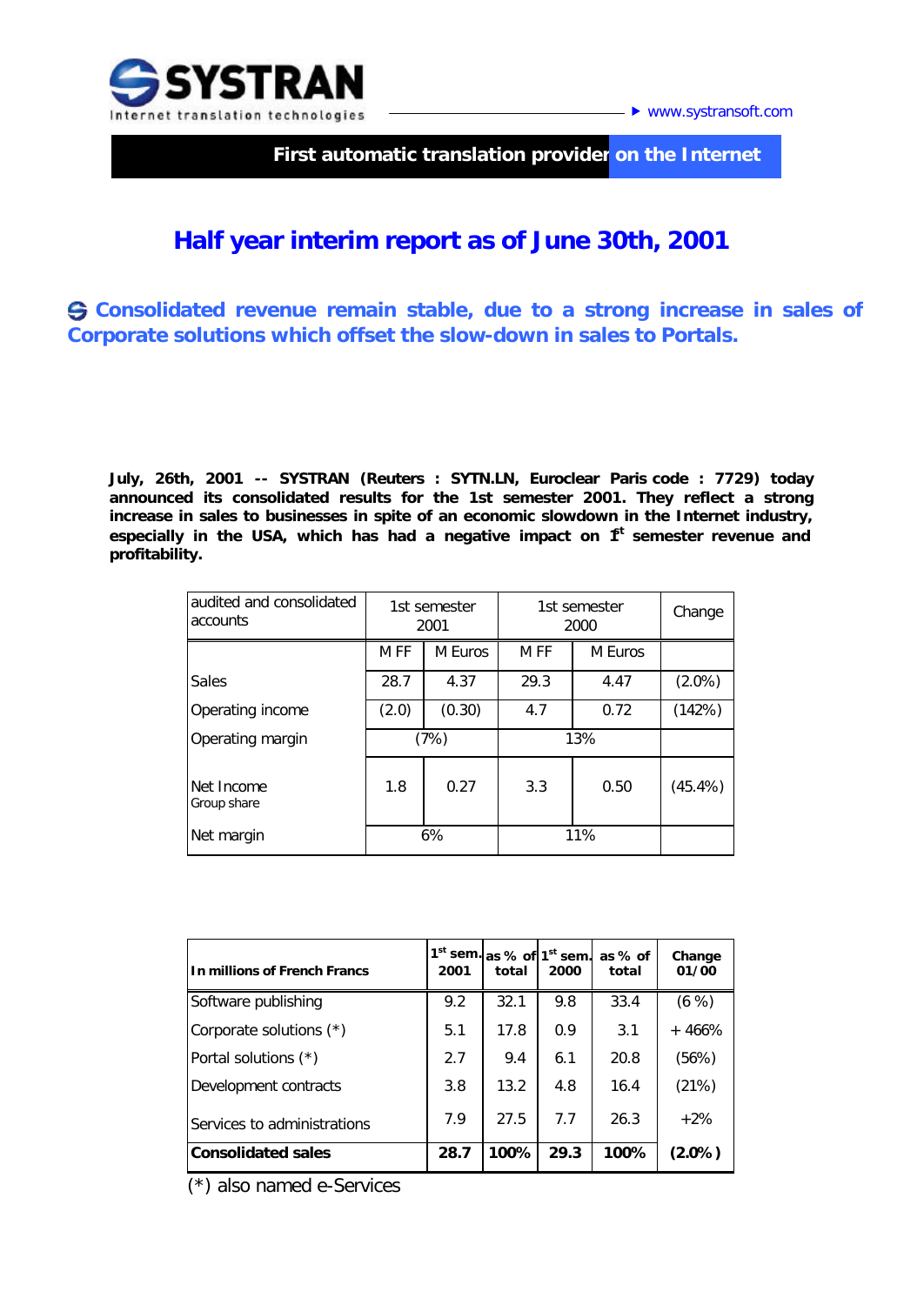

Sales of *Corporate* solutions to businesses have been multiplied by 5 at 5.1 MFRF, against 0.9 MFRF as at  $f<sup>t</sup>$  semester 2000. Sales are supported by the strong demand from companies which include progressively multilingual issues in their applications. As of today, e-commerce, technical support, CRM, technological intelligence and Knowledge Management must be processed real-time in several languages. Recently, Autodesk integrated SYSTRAN's technology in its technical support service, available on-line on its website. IDC (International Data Corporation) stressed this major innovation on a recent report available on http://www.systransoft.com/IDC/

Sales of Portal solutions have suffered from the global slowdown representative of this business segment, especially in the USA.

SYSTRAN has carried on Sales & Marketing expenditures in Europe and in the USA, on the segment of Corporate solutions. Expenditures stand at 19.2% of sales during 1st semestre 2001, versus 13.3% during 1<sup>er</sup> semester 2000.

Research & Develoment was 11.5 % of the current period revenue, versus 9.9% en 2000. A tax credit for research amounting to 2.7 MFRF has been recognized accordingly as of June 30<sup>th</sup>, 2001.

SYSTRAN achieved the most of the restructuring plan of its services to administrations activities. Related restructuring costs, already accrued during the prior accounting year, are included in extraordinary income during the current interim period.

Due to the current demand for its products along with sales and technical investments incurred during the current period, SYSTRAN expects to perform an increase in sales during the second semester. Management's goal of annual increase in revenue is of 15% for 2001, for a net income in excess of 10% of sales.

## **About SYSTRAN**

SYSTRAN is the leader in automatic translation applications and technologies for more than 30 years, as it developed customized products and services for the European Commission, the US government and corporations.

SYSTRAN's technology can be interfaced at all levels of Internet infrastructures. It allows for broader communication with more than 35 language pairs and 21 specialty domains. Technology is developed in Linux and is available for sale in all Unix flavours and Windows platforms. SYSTRAN continues to develop new systems, among with : Hungarian, Polish, Czech, Swedish, Danish and Finnish.

In 2000, SYSTRAN's sales amounted to 60.7 millions de FF (€ 9.3 millions), for an operating margin of 12,2% and a net income of 6,1 millions de FF ( $\epsilon$  0,94 millions).

SYSTRAN is headquartered in France with subsidiaries in California and Luxembourg.

SYSTRAN (Euroclear Paris code : 7729) is listed on Euronext Paris, *Nouveau Marché*.

## **Contact**

Frédéric BURBAND, Chief Financial Officer Téléphone: 33 (0)1 39 34 97 99 Fax: 33 (0)1 34 12 20 01 burband@systran.fr

Revenue for 3rd quarter will be released by October 22nd 2001.

This press release can be downloaded at : www.systransoft.com/Investors/Press.html